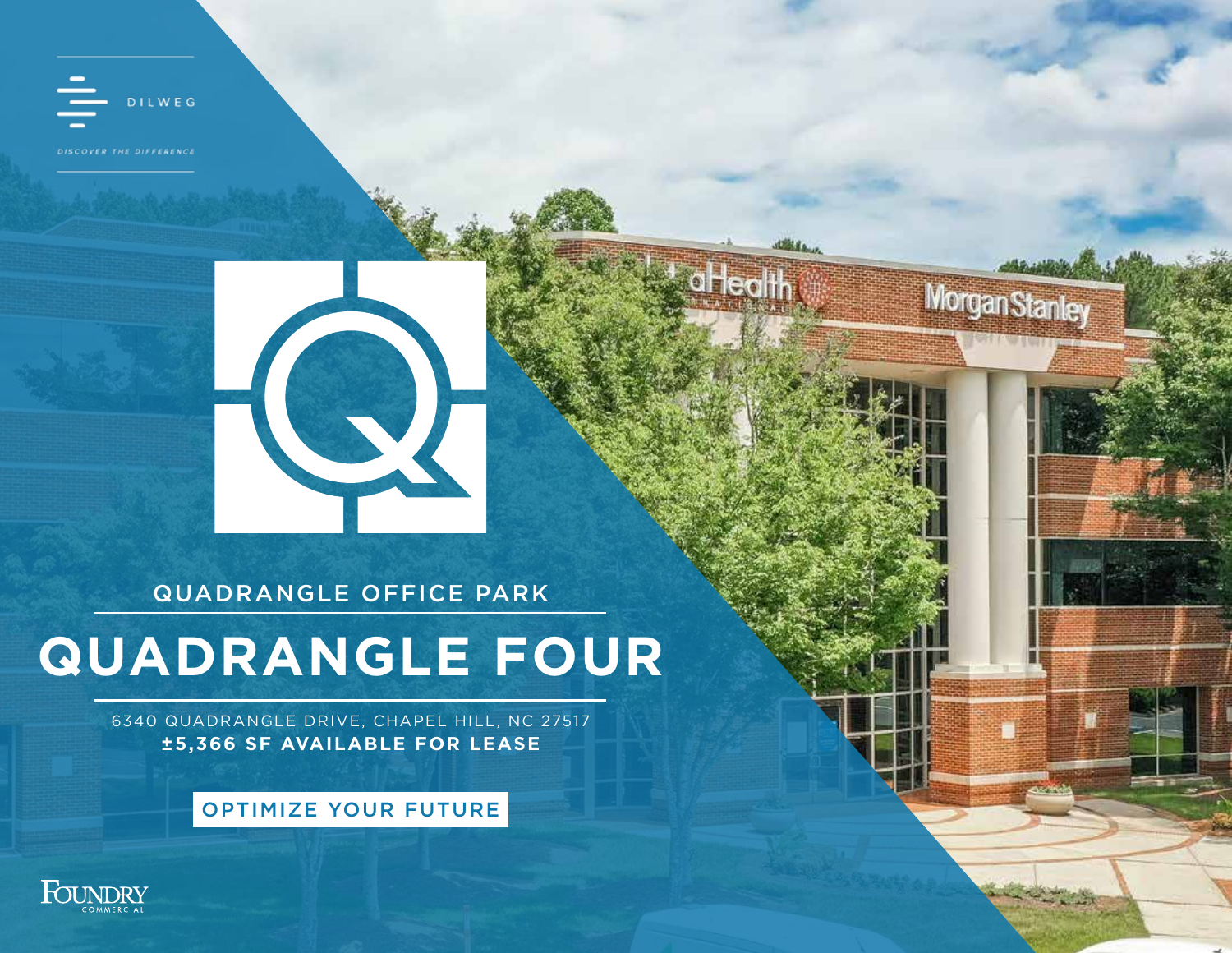## **QUADRANGLE FOUR CLASS A OFFICE SPACE FOR LEASE**

**15**

### **PROPERTY OVERVIEW**

- Distinguished Class A Office Park (4 buildings) totaling 264,858 SF
- Excellent location at the I-40/Hwy 54 interchange offering immediate proximity to Tier 1 research universities and Triangle hubs (UNC Chapel Hill, Duke University, Chapel Hill, Downtown Durham, Research Triangle Park, and RDU Airport)
- Attractive corporate campus setting with outdoor walking trails/ picnic areas
- Relaxing central fountain area with WiFi
- On-site fitness center with showers/lockers and fresh food vending
- Roving security nights and weekends
- Customer-focused, committed ownership

### **PROPERTY FEATURES**

| <b>ADDRESS</b>          | 6340 Quadrangle Drive             |
|-------------------------|-----------------------------------|
| <b>BUILDING SIZE</b>    | 56,710 SF Class A Office Building |
| <b>AVAILABLE SUITES</b> | Suite 301: 5.366 SF               |
| <b>LEASE RATE</b>       | \$27.50/RSF Full Service          |



**JOHN KELLY, SIOR** (919) 987 1005 john.kelly@foundrycommercial.com

**PATRICK BLACKLEY** (919) 987 2912 patrick.blackley@foundrycommercial.com

![](_page_1_Picture_15.jpeg)

![](_page_1_Picture_16.jpeg)

Although the information contained herein was provided by sources believed to be reliable, Foundry Commercial makes no representation, expressed or implied, as to its accuracy and said information is subject to errors, omi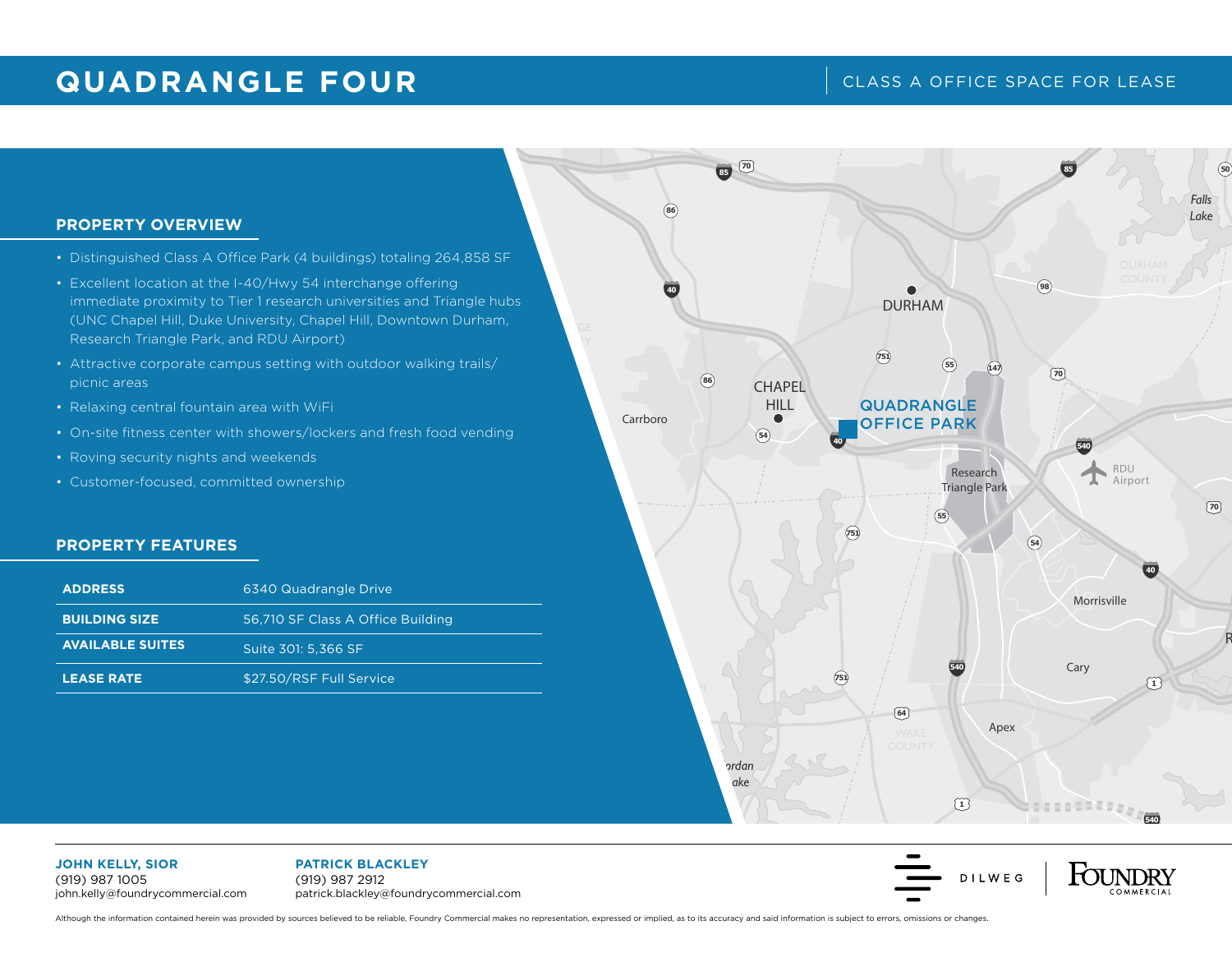## **QUADRANGLE FOUR CLASS A OFFICE SPACE FOR LEASE**

Jimmy John's Marco's Pizza Smoothie King Walgreens Which Wich

## **LOCATION & AMENITIES**

![](_page_2_Picture_3.jpeg)

## **HOPE VALLEY COMMONS**

BB&T Dunkin' Donuts Denny's Harris Teeter Jiffy Lube

**2 WOODCROFT**

Ace Hardware CVS Chubby's Tacos Domino's Food Lion Subway

### **3 MEADOWMONT VILLAGE**

UNC Wellness Brixx Pizza Wells Fargo Starbucks Pure Barre

Orange Theory The Fresh Market Suntrust

Harvest 18

JCPenney Loft Macy's Michaels

Harris Teeter

### **4 STREETS AT SOUTHPOINT**

| iblA           |
|----------------|
| Belk           |
| Bonefish Grill |
| Belk           |
| Chick-Fil-A    |
| Chipotle       |
| Firebirds      |

Home Goods Michael Kors Panera Bread Petco Pottery Barn Rise Donuts Sears Sally Beauty Target

![](_page_2_Picture_14.jpeg)

### **JOHN KELLY, SIOR** (919) 987 1005 john.kelly@foundrycommercial.com

**PATRICK BLACKLEY** (919) 987 2912 patrick.blackley@foundrycommercial.com

![](_page_2_Picture_17.jpeg)

![](_page_2_Picture_18.jpeg)

Although the information contained herein was provided by sources believed to be reliable, Foundry Commercial makes no representation, expressed or implied, as to its accuracy and said information is subject to errors, omi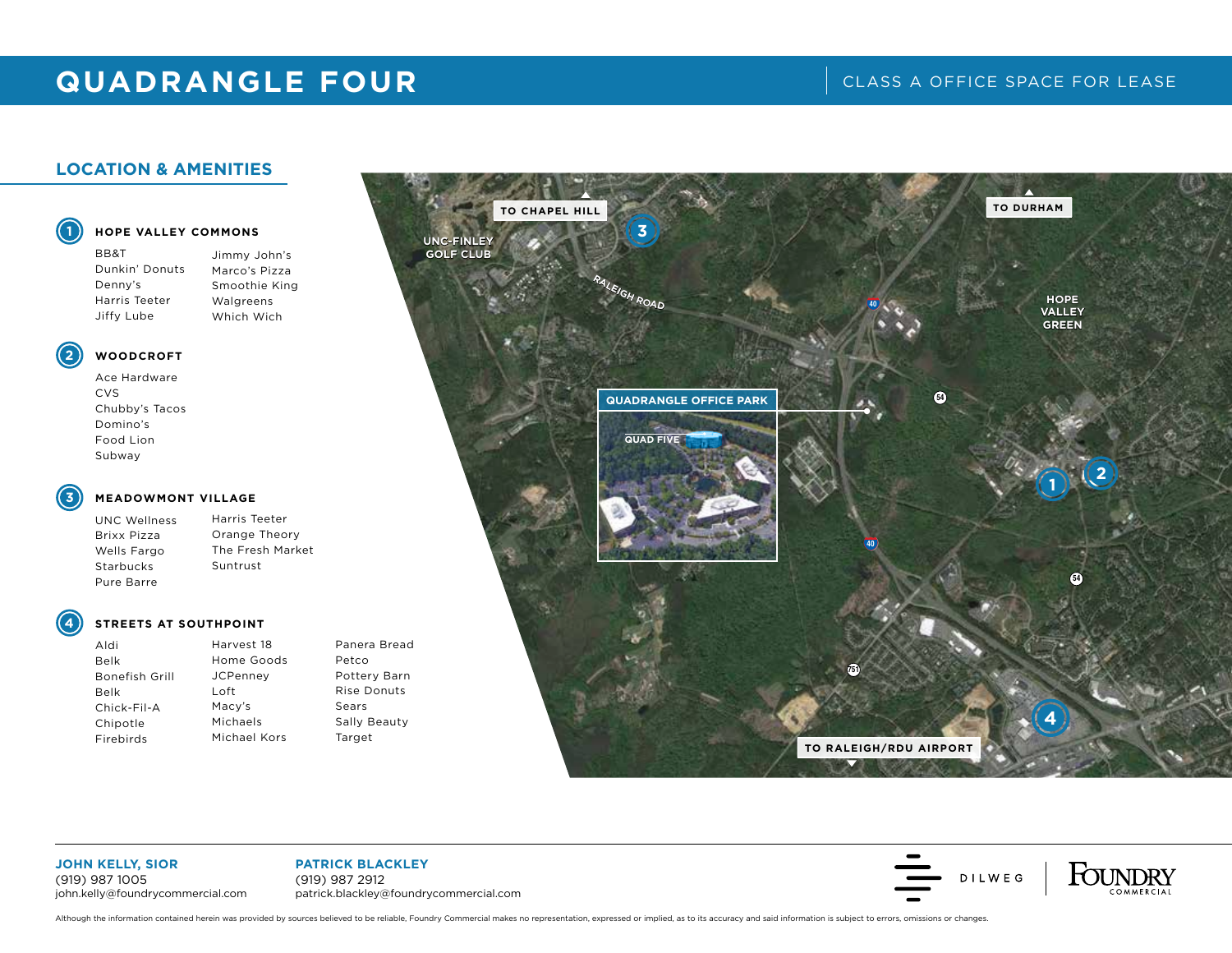## **QUADRANGLE FOUR** CLASS A OFFICE SPACE FOR LEASE

## **ON-SITE AMENITIES**

![](_page_3_Picture_3.jpeg)

RELAXING CENTRAL FOUNTAIN AREA WITH SEATING AND WIFI WALKING TRAILS & PICNIC AREAS

![](_page_3_Picture_5.jpeg)

ATTRACTIVE CORPORATE CAMPUS SETTING WITH OUTDOOR

![](_page_3_Picture_7.jpeg)

ON-SITE FITNESS CENTER WITH SHOWERS AND LOCKERS FRESH FOOD VENDING

![](_page_3_Picture_9.jpeg)

**Employee Amenity Program** *MOBLZ* is a mobile vendor certification and reservation system including: Food Trucks, On-site Mobile Service Appointments, Special Events & more.

![](_page_3_Picture_12.jpeg)

![](_page_3_Picture_13.jpeg)

Visit **www.moblz.com/quadrangle** for more information

**JOHN KELLY, SIOR** (919) 987 1005 john.kelly@foundrycommercial.com

**PATRICK BLACKLEY** (919) 987 2912 patrick.blackley@foundrycommercial.com

![](_page_3_Picture_17.jpeg)

![](_page_3_Picture_18.jpeg)